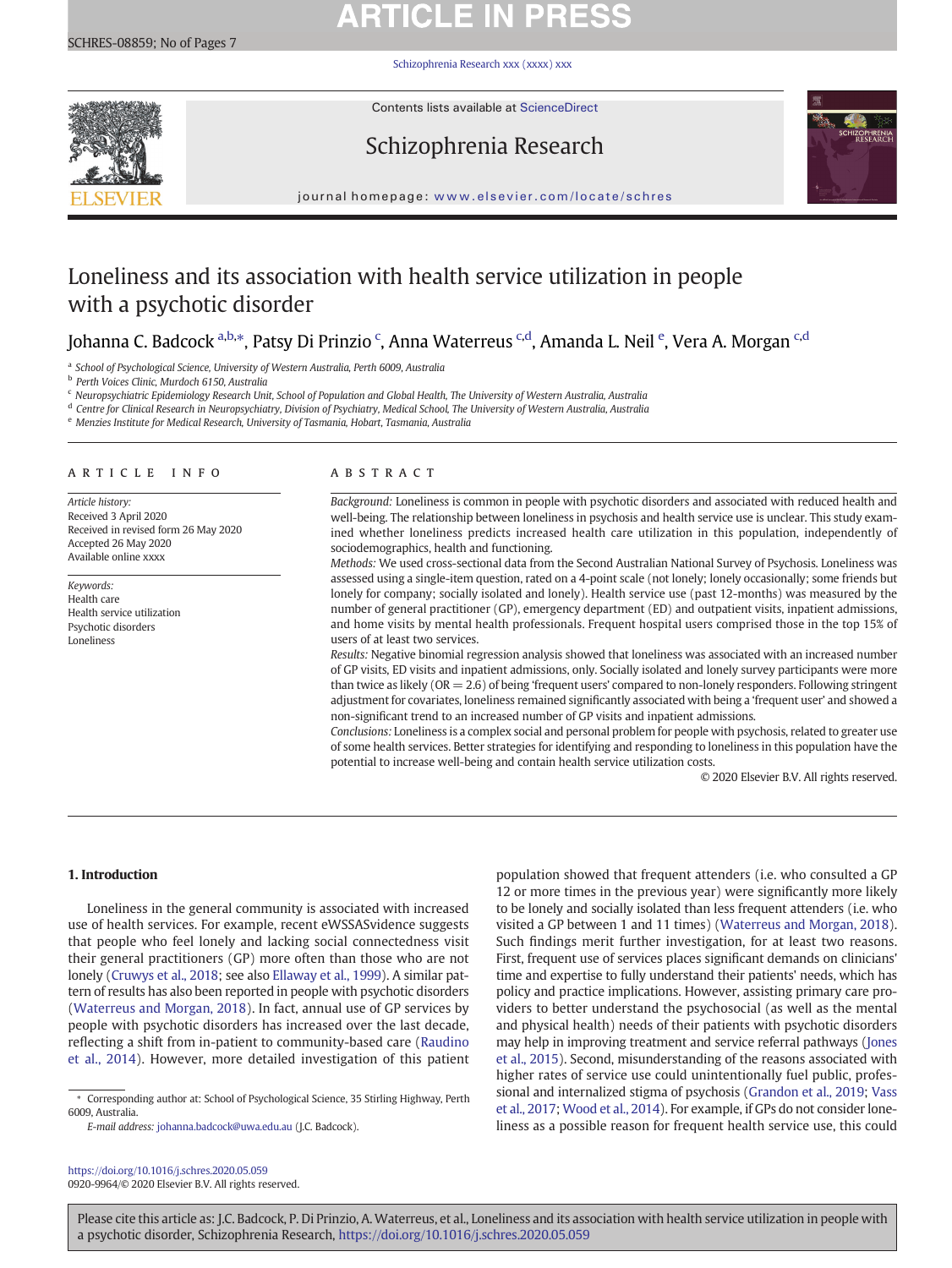reinforce stigmatizing attitudes (e.g., that people with psychosis are "weak-not sick", see [Reavley et al., 2014](#page-6-0)) and result in clients not being referred for psychosocial treatment [\(Sullivan et al., 2015](#page-6-0)).

There are several reasons that could explain why people with psychotic disorders use GP or hospital services more often than the general population. For example, there is consistent evidence indicating that people with psychotic disorders experience elevated levels of physical morbidity and premature mortality [\(Morgan et al., 2014;](#page-6-0) [Reininghaus](#page-6-0) [et al., 2015\)](#page-6-0). Frequent contact with health professionals could therefore reflect good management of people with complex needs. Prior evidence also indicates that loneliness in psychotic disorders is associated with poorer physical health (e.g. cardiometablic status; [Badcock et al.,](#page-6-0) [2019;](#page-6-0) [Tremeau et al., 2016\)](#page-6-0), social functioning [\(Stain et al., 2012\)](#page-6-0) and mental health (e.g. symptom expression; [Badcock et al., 2015](#page-6-0); [Chau](#page-6-0) [et al., 2019](#page-6-0); [Eglit et al., 2018\)](#page-6-0). Indeed, sociodemographic, diagnostic and treatment (e.g. medication) factors significantly predict health service use in people with mental disorder [\(Castillejos et al., 2018](#page-6-0); [Twomey et al., 2015\)](#page-6-0). On the other hand, increased GP consultations may be more directly related to the experience of loneliness – which occurs when an individual's social needs are not being met. That is, increased visits to a GP by people with psychotic illness could be providing the social connection and support that is perceived to be missing [\(Lim et al., 2018\)](#page-6-0). A similar explanation has been put forward to account for frequent GP attenders in the general community [\(Ellaway et al., 1999\)](#page-6-0). However, such potential explanations for health service use associated with loneliness in psychosis have not been tested empirically. In addition, whether loneliness in psychosis is associated with increased use of other types of care (e.g. inpatient and outpatient services) has received limited investigation, though Chrostek and colleagues reported a positive correlation with inpatient admissions, even after adjusting for sociodemographic, clinical and psychosocial variables [\(Chrostek et al., 2016](#page-6-0)). A better understanding of these relationships could help to improve the integrated (psychosocial and medical) treatment and overall quality of care and outcomes for people with psychotic illness.

# 1.1. Aims

The aim of the current study was to examine whether loneliness is associated with increased health service utilization in people with psychotic disorders. In particular, the following questions were addressed: 1) Is loneliness associated with increased use of health services by people with psychosis, independent of established predictors (E.g., demographics, diagnosis, symptoms, functioning and physical health)? and 2) Is loneliness associated with different types of health service use (visits to GPs, outpatient clinics or emergency departments and inpatient admissions) in people with psychotic disorders?

# 2. Material and methods

# 2.1. Study population

Data were drawn from the second Australian National Survey of Psychosis ( $N = 1825$ ), which was designed to estimate the treated prevalence of psychotic disorders in adults (18–64 years) in contact with public mental health services, and to describe their mental and physical health, cognitive functioning, substance use, and personal and social circumstances. Each participant undertook a 3- to 4-hour interview, which provided detailed information regarding participant's sociodemographic, clinical, psychological and psychosocial functioning and included a physical and mental health assessment, administered by a trained mental health professional. Full details of the study design, and summary tables of many of the variables collected, are described elsewhere ([Morgan et al., 2014](#page-6-0); [Morgan et al., 2012](#page-6-0)).

# 2.2. Assessment of health service utilization

Participants were asked about frequency of all health service utilization in the past 12 months including (1) GP visits, (2) hospital emergency department attendance (ED), (3) inpatient admissions, (4) attendance at outpatients including community-based health clinics, and (5) home visits by mental health professionals. Frequencies for each of the individual components of these health service contacts, were truncated at 60, (i.e. " $60 = 60$  or more"). Those participants with a profile of high service use – those who were amongst the most frequent users (approximately top 15%) of more than one type of hospital service - were identified as 'frequent hospital service users'.

# 2.3. Assessment of loneliness

Consistent with our previous work [\(Badcock et al., 2019;](#page-6-0) [Badcock](#page-6-0) [et al., 2015\)](#page-6-0), loneliness was measured with a single question: "In the last 12 months have you felt lonely?" [\(Hawthorne et al., 1999](#page-6-0)). Responses were made using a 4-point scale: (1) I have plenty of friends and have not been lonely; 2) Although I have friends I have been lonely occasionally; 3) I have some friends but have been lonely for company; 4) I have felt socially isolated and lonely).

# 2.4. Mental health symptom assessment and diagnostic classification

Present state, past year and lifetime mental health symptoms were rated using the Diagnostic Interview for Psychosis (DIP; [Castle et al.,](#page-6-0) [2006\)](#page-6-0). In the present study, symptoms reported as present in the past 12 months were used. Diagnostic classification was made by a computer algorithm, which maps DIP items onto the Operational Criteria (OPCRIT; McGuffi[n et al., 1991](#page-6-0)) checklist in accordance with ICD-10 criteria, yielding diagnoses which were categorized into two categories (non-affective psychosis: schizophrenia, schizoaffective disorder, delusional disorder and other non-organic psychosis; affective psychosis: bipolar, mania and depressive psychosis). Inter-rater reliability of this instrument is known to be good (see [Castle et al., 2006;](#page-6-0) [Morgan et al.,](#page-6-0) [2014\)](#page-6-0). A custom, composite index of the number of positive and negative symptoms was also calculated, representing the presence of any past year positive and negative symptoms (i.e. the sum of any hallucinations, any delusions, any subjective thought disorder, restricted affect, poverty of speech, diminished sense of purpose, curbed interests, diminished social drive, diminished emotional range. Score range 0–9).

# 2.5. Physical health assessment

The presence or absence of metabolic syndrome was determined using harmonized criteria as previously described by [Alberti et al.](#page-5-0) [\(2009\).](#page-5-0) Specifically, the presence of metabolic syndrome was defined as meeting three or more of the following five at-risk threshold criteria: (1) elevated waist circumference (cm); (2) elevated triglycerides; (3) reduced high-density lipoprotein (HDL) cholesterol; (4) elevated systolic or diastolic blood pressure and (5) elevated fasting glucose or receiving medication for hypertension, hyperlipidaemia or hyperglycaemia. People with no, or insufficient measures to determine metabolic syndrome ( $n = 474$ ) were included as a third category. Measurement of height, weight, waist circumference and blood pressure was conducted by trained staff using standardized procedures (see [Morgan et al., 2014](#page-6-0) online Supplementary Methods).

# 2.6. Additional measures

Participants provided detailed information about their social and personal circumstances, including school completion, marital status, living arrangements including any periods of homelessness in the previous 12 months, and indigenous status (Aboriginal and Torres Strait Islander, ATSI). The Socio-Economic Index for Areas (SEIFA) Relative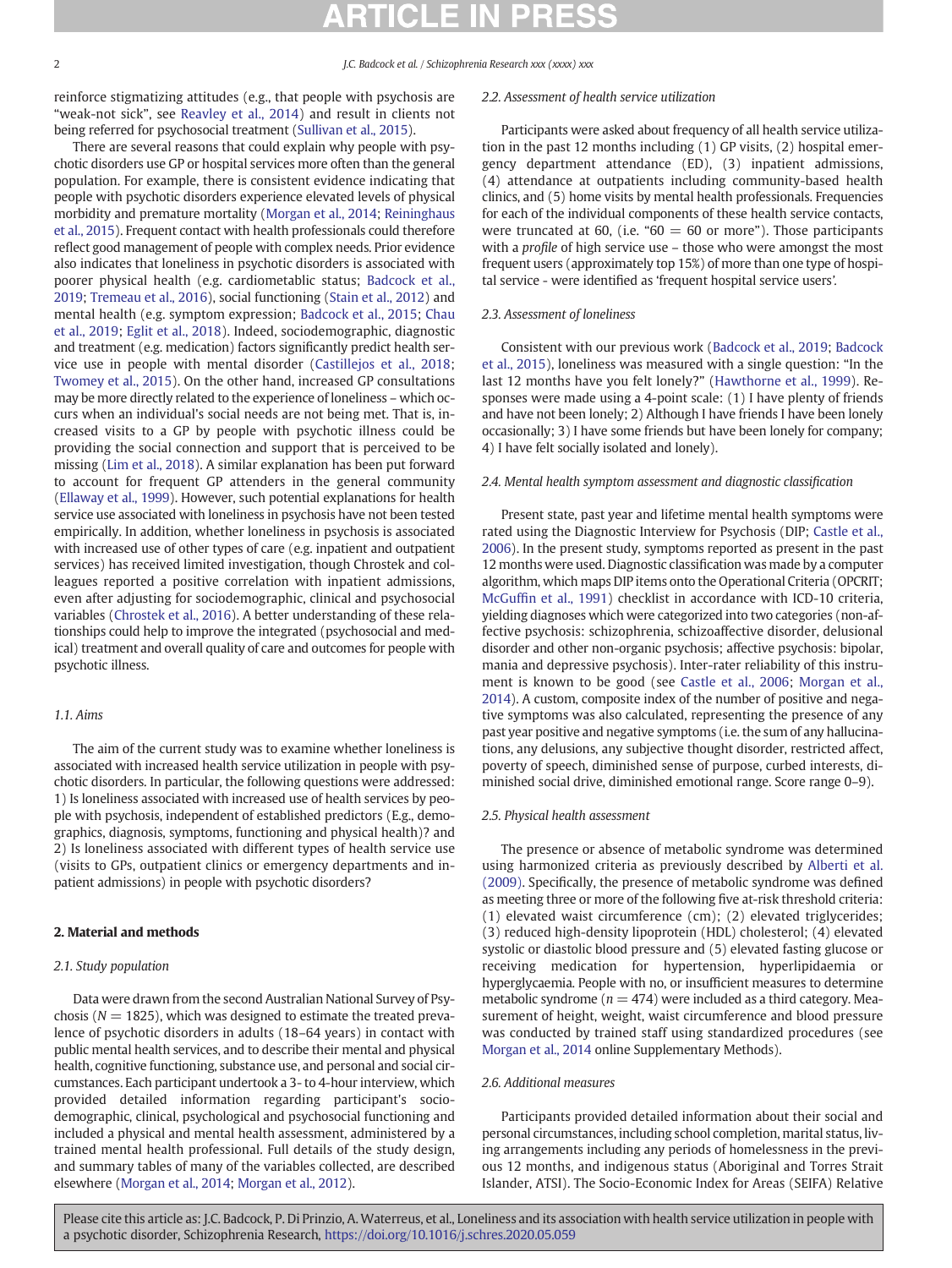Disadvantage Index ([Australian Bureau of Statistics, 2008\)](#page-6-0) was used as a measure of socioeconomic status, by using the SEIFA quintile of a participant's residential area. The first quintile represented the most disadvantaged postcodes and the fifth quintile the least disadvantaged. Homelessness was coded Yes/No using the Australian Bureau of Statistics definition: primary homelessness: living on the streets, in parks, or in deserted buildings; secondary homelessness: living in temporary shelters such as refuge, emergency accommodation, or sleeping on friend's couch; or tertiary homelessness: private boarding room. The Multidimensional Scale of Independent Functioning (MSIF; [Jaeger](#page-6-0) [et al., 2003](#page-6-0)) was used to index functional disability/independence (ability to meet residential role responsibilities). MSIF scores were categorized as full, moderate or minimal based on whether participants met all/most, some, or minimal/no role expectations in the past four weeks. Prescribed medication used in the previous four weeks was recorded ([Waterreus et al., 2012\)](#page-6-0).

# 2.7. Ethics approval

The study was approved by institutional ethics committees at each of the seven study sites and all participants provided written informed consent.

# 2.8. Data analysis

Participants who screened positive for psychosis but did not meet full criteria for an ICD-10 psychotic disorder were excluded from the analyses ( $N = 177$ ). An additional 45 participants did not provide a response to the Loneliness question and could not be included in analyses. A small number ( $N = 3$ ) of participants were excluded due to insufficient covariate measures.

Descriptive statistics were calculated for covariates for each category of loneliness. The distributions of outcome variables (GP visits, ED visits, inpatient admissions, outpatient visits, home visits) were assessed using box plots. These outcome variables were modelled as counts using negative binomial regression. Each outcome variable was analysed separately, allowing for minimal exclusion of participants from one outcome analysis, due to missing values in another outcome measure. The bivariate relationships between each categorical or continuous covariate and each outcome were summarised by incident rate ratios (IRR) and 95% confidence intervals, whilst relationships with the composite measure of 'frequent use of hospital services' were summarised by odds ratios (OR) and 95% confidence intervals. The relationship between loneliness and each outcome variable was further assessed using multivariable models to adjust for all covariates. The additional variation in health service use explained by loneliness, above and beyond that explained by other covariates was assessed using chisquared tests. Analyses were conducted using Stata/SE v15.1.

# 3. Results

# 3.1. Descriptive characteristics

Box plot summaries of the distributions of the number of GP visits, ED visits, inpatient admissions, outpatient visits and home visits are presented in Fig. 1. All outcome variables were positively skewed, indicating that for each type of health care the majority of participants reported low levels of service use. In contrast, there were very few participants who reported the highest frequencies of service use. Two data points (ED visit value of 60 and inpatient admission value of 20) were excluded from further analyses to avoid disproportionate influence by single observations.

Based on natural cut points of the distributions in Fig. 1, participants who reported at least 2 Emergency Department presentations were considered frequent users of this service, participants who reported at least 2 Inpatient admissions were considered frequent Inpatients and



Fig. 1. Boxplot summaries of the distributions of health service use variables.

participants who reported at least 26 Outpatient attendances were considered frequent Outpatients. These cut points correspond to the top 15th percentiles of their respective distributions. A total of 194 (12.4%) of participants satisfied at least 2 of these 3 'frequent user' conditions and were classified as frequent hospital service users. Descriptive summaries of all covariates (sociodemographic, clinical, health and functioning), by level of loneliness and for the total study sample  $(N = 1600)$  are shown in [Table 1](#page-3-0). Most participants had a nonaffective psychotic disorder and were being treated with atypical antipsychotic medication. The majority were also single, living with others, and in the previous four weeks met full residential role responsibilities. Compared to 'Non-lonely' responders, those who reported being 'Socially Isolated and Lonely' were more often female, living alone, separated/divorced or widowed, and had had a period of homelessness in the past 12 months. Socially Isolated and Lonely survey respondents also tended to have an affective psychosis, a higher number of psychotic symptoms, be taking antidepressant, mood stabilisers and anxiolytic medications, and were more likely to meet threshold criteria for metabolic syndrome.

## 3.2. Bivariate relationships

[Table 2](#page-4-0) summarizes the pattern of relationships between loneliness, covariates and outcome variables. The results show that being socially isolated and lonely was significantly associated with an increased number of GP visits, ED visits and inpatient admissions, but not with the number of outpatient or home visits. The odds of being a 'frequent hospital service user' were 2.6 times greater in 'Socially isolated and Lonely' compared to 'Non-lonely' responders.

The pattern of relationships between sociodemographic, clinical, physical and functioning variables and outcome measures was mixed. In terms of sociodemographic variables, a significant, consistent association was observed between female gender and four (of the six) measures of health service use, but no associations were found for age, education or indigenous identity. For clinical variables, use of typical and atypical antipsychotics was strongly associated with an increased number of home visits and less so outpatient visits, whilst typical antipsychotic use only was associated with increased GP use. Similarly, the number of medications used was associated with increases in all outcome variables. For physical health, meeting criteria for metabolic syndrome was associated with a significant increase in GP visits only.

### 3.3. Multivariable relationships

The relationships between loneliness and health service use were assessed using multivariate models, which adjusted for all covariates. Loneliness parameters are shown in [Table 3](#page-5-0) along with significance tests. Loneliness parameters are presented again, along with all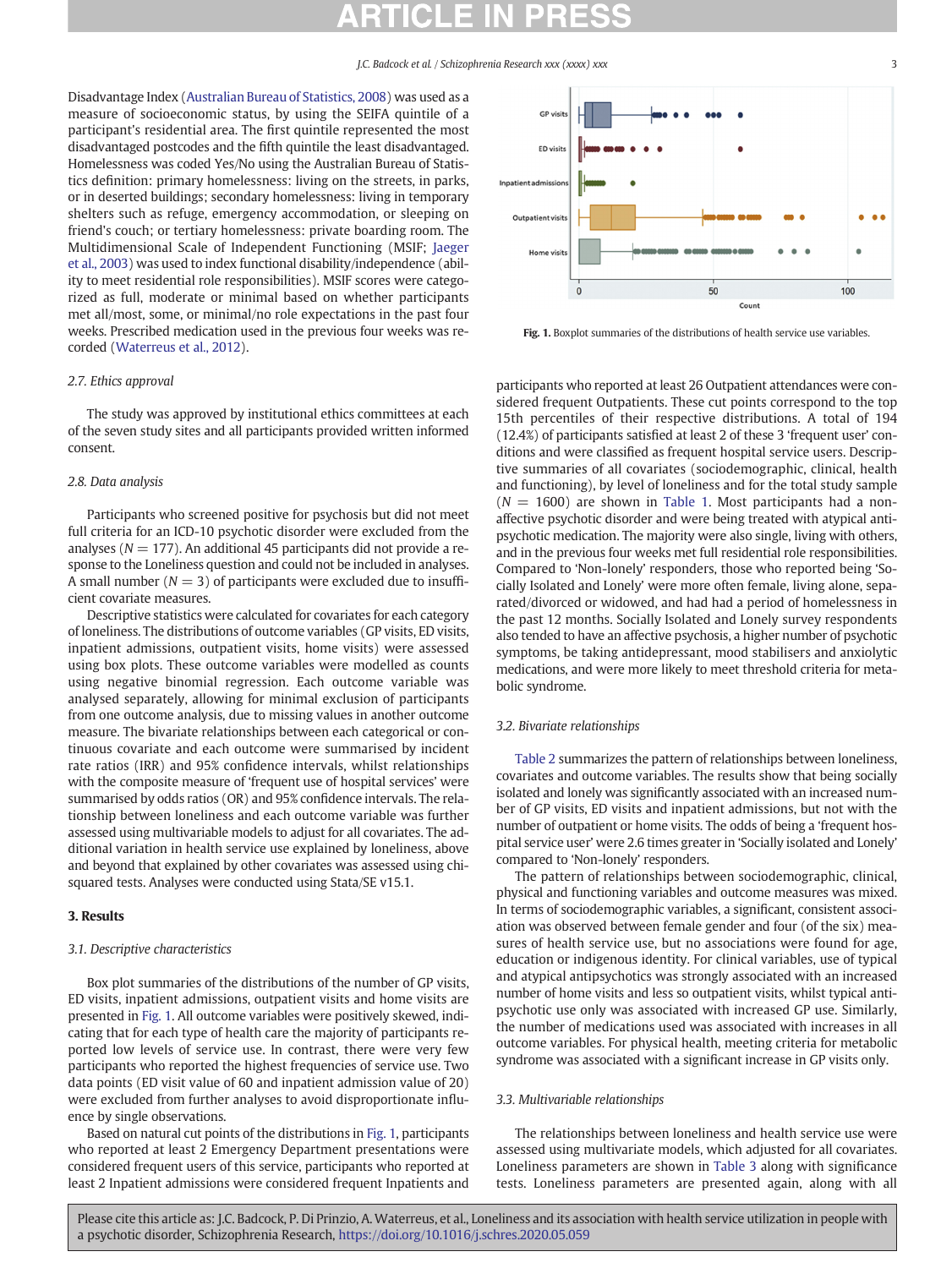# <span id="page-3-0"></span>Table 1

Descriptive summary of covariates by loneliness category.

|                                          | Not lonely<br>$N = 322$ | Lonely occasionally<br>$N = 512$ | Some friends but have been lonely<br>$N = 395$ | Socially isolated and lonely<br>$N = 371$ | Total<br>$N = 1600$ |
|------------------------------------------|-------------------------|----------------------------------|------------------------------------------------|-------------------------------------------|---------------------|
| Categorical covariates                   | N(%)                    | N(%)                             | N(%)                                           | N(%)                                      | N(%)                |
| Sex                                      |                         |                                  |                                                |                                           |                     |
| Male                                     | 215(66.8)               | 314(61.3)                        | 238 (60.3)                                     | 209(56.3)                                 | 976 (61.0)          |
| Female                                   | 107 (33.2)              | 198 (38.7)                       | 157 (39.8)                                     | 162(43.7)                                 | 624 (39.0)          |
| Education                                |                         |                                  |                                                |                                           |                     |
| Completed year 12                        | 89 (27.6)               | 183 (35.7)                       | 140 (35.4)                                     | 98 (26.4)                                 | 510 (31.9)          |
| Living arrangement                       |                         |                                  |                                                |                                           |                     |
| Lives with others                        | 235 (73)                | 349 (68.2)                       | 244 (61.8)                                     | 246 (66.3)                                | 1074 (67.1)         |
| Lives alone                              | 83 (25.8)               | 150(29.3)                        | 143 (36.2)                                     | 117(31.5)                                 | 493 (30.8)          |
| Other*                                   | 4(1.2)                  | 13(2.6)                          | 8(2.0)                                         | 8(2.2)                                    | 33(2.1)             |
| Any homelessness                         | 29(9.0)                 | 50(9.8)                          | 63 (16.0)                                      | 58 (15.6)                                 | 200(12.5)           |
| Marital status                           |                         |                                  |                                                |                                           |                     |
| Single                                   | 220 (68.3)              | 328 (64.1)                       | 243 (61.5)                                     | 218 (58.8)                                | 1009(63.1)          |
| Married/de facto                         | 54 (16.8)               | 91 (17.8)                        | 60 (15.2)                                      | 62 (16.7)                                 | 267 (16.7)          |
| Separated/divorced/widowed               | 48 (14.9)               | 93 (18.2)                        | 92 (23.3)                                      | 91(24.5)                                  | 324 (20.3)          |
| Socioeconomic status                     |                         |                                  |                                                |                                           |                     |
| 1 Most disadvantaged                     | 56 (17.4)               | 103(20.1)                        | 67(17)                                         | 84 (22.6)                                 | 310 (19.4)          |
| 2                                        | 68 (21.1)               | 98 (19.1)                        | 80(20.3)                                       | 71(19.1)                                  | 317 (19.8)          |
| 3                                        | 62 (19.3)               | 111(21.7)                        | 77 (19.5)                                      | 60 (16.2)                                 | 310 (19.4)          |
| $\overline{\mathcal{A}}$                 | 76 (23.6)               | 92(18)                           | 88 (22.3)                                      | 78 (21)                                   | 334 (20.9)          |
| 5 Least disadvantaged                    | 60(18.6)                | 108(21.1)                        | 83 (21)                                        | 78 (21)                                   | 329 (20.6)          |
| Indigenous identity                      |                         |                                  |                                                |                                           |                     |
| <b>ATSI</b>                              | 19(5.9)                 | 21(4.1)                          | 17(4.3)                                        | 25(6.7)                                   | 82(5.1)             |
| Diagnosis                                |                         |                                  |                                                |                                           |                     |
| Affective                                | 52(16.2)                | 128(25)                          | 101(25.6)                                      | 112(30.2)                                 | 393 (24.6)          |
| Non-affective                            | 270 (83.9)              | 384 (75)                         | 294 (74.4)                                     | 259 (69.8)                                | 1207 (75.4)         |
| Medication used                          |                         |                                  |                                                |                                           |                     |
| Typical antipsychotics                   | 57 (17.7)               | 77(15)                           | 69 (17.5)                                      | 55 (14.8)                                 | 258 (16.1)          |
| Atypical antipsychotics                  | 263 (81.7)              | 399 (77.9)                       | 297 (75.2)                                     | 281 (75.7)                                | 1240 (77.5)         |
| Antidepressants                          | 83 (25.8)               | 183 (35.7)                       | 162(41)                                        | 152(41)                                   | 580 (36.3)          |
| Mood stabilisers                         | 84 (26.1)               | 146 (28.5)                       | 109(27.6)                                      | 121 (32.6)                                | 460 (28.8)          |
| Anxiolytics                              | 48 (14.9)               | 65 (12.7)                        | 69 (17.5)                                      | 97(26.2)                                  | 279 (17.4)          |
| Metabolic syndrome                       |                         |                                  |                                                |                                           |                     |
| Not met                                  | 116 (36)                | 156 (30.5)                       | 124 (31.4)                                     | 90(24.3)                                  | 486 (30.4)          |
| Met risk threshold                       | 127 (39.4)              | 212 (41.4)                       | 183 (46.3)                                     | 181 (48.8)                                | 703 (43.9)          |
| Insufficient data                        | 79 (24.5)               | 144 (28.1)                       | 88 (22.3)                                      | 100(27)                                   | 411 (5.7)           |
| Functioning (MSIF)                       |                         |                                  |                                                |                                           |                     |
| Full                                     | 204 (63.4)              | 379 (74)                         | 267 (67.6)                                     | 221 (59.6)                                | 1071 (66.9)         |
| Moderate                                 | 93 (28.9)               | 109(21.3)                        | 110(27.9)                                      | 114 (30.7)                                | 426 (26.6)          |
| Minimal                                  | 25(7.8)                 | 24(4.7)                          | 18(4.6)                                        | 36(9.7)                                   | 103(6.4)            |
| Continuous covariates                    | M(SD)                   | M(SD)                            | M(SD)                                          | M(SD)                                     | M(SD)               |
| Age (years)                              | 37.5 (11.4)             | 37.8 (11.1)                      | 38.0 (10.7)                                    | 39.5 (11.0)                               | 38.2 (11.0)         |
| Number of medications                    | 2.8(2.1)                | 2.9(2.1)                         | 3(2.1)                                         | 3.5(2.8)                                  | 3.1(2.3)            |
| Number of positive and negative symptoms | 3.7(2.4)                | 3.9(2.3)                         | 4.6(2.3)                                       | 5.4(1.9)                                  | 4.4(2.3)            |

Notes: \* Denotes 'unknown' living arrangement or currently in hospital. ATSI = Aboriginal and Torres Strait Islander; MSIF = Multidimensional Scale of Independent Functioning.

covariates, in Supplementary Table 1. Chi-square tests showed some evidence ( $p = .06$ ) that loneliness accounts for variation in GP visits, after accounting for all other factors. Participants who indicated they felt socially isolated and lonely had 1.2 (95% CI 1–1.4) more GP visits than those who did not feel lonely. Similarly, there was a trend ( $p = .08$ ) for loneliness to be associated with inpatient admissions, once the influence of covariates was controlled. Compared to Non-lonely participants, those who felt socially isolated and lonely had 1.3 (95% CI 1–1.6) more inpatient admissions. Finally, loneliness explained a significant degree of variation in 'frequent hospital service use' ( $p = .03$ ), once other factors were controlled for. However, there was no evidence to support that loneliness independently contributed to ED, outpatient or home visits.

# 4. Discussion

In the current study, people with psychotic disorders who reported feeling lonely and socially isolated were more than twice as likely  $(OR = 2.6)$  to be frequent users of hospital health care services than non-lonely individuals. Furthermore, this association remained significant, though somewhat attenuated ( $OR = 1.8$ ), following stringent adjustment for a broad range of covariates that, in the literature, have been reliably linked to increased health service use. When examining health services individually, a similar though attenuated relationship was also observed between loneliness and an increased number of GP visits  $\text{(IRR} = 1.2)$  and inpatient admissions (IRR = 1.3) upon adjustment for covariates. In contrast, no significant associations were observed for attendance at ED or outpatient services, or for home visits, when adjusting for potential confounders. These findings add to previous evidence linking loneliness in psychosis to increased use of some – though not all – forms of health care services [\(Chrostek et al., 2016;](#page-6-0) [Waterreus](#page-6-0) [and Morgan, 2018\)](#page-6-0). However, these previous studies showed these relationships, with either no adjustment, or adjusting for a more limited range of confounding factors. Thus, the current findings are important in demonstrating a link between feeling lonely and increased use of some types of health care services in people with psychotic disorder, independently of sociodemographic factors, clinical and health needs, and functional abilities.

Why might loneliness be related to increased use of health services? Previous evidence suggests that the pain of loneliness may serve an adaptive social function, prompting people to reach out and rebuild social ties [\(Cacioppo and Cacioppo, 2018b\)](#page-6-0). Consistent with this line of reasoning, [Cruwys et al. \(2018\)](#page-6-0) suggested that for lonely people, visiting a GP may be one of the few ways of connecting with another person,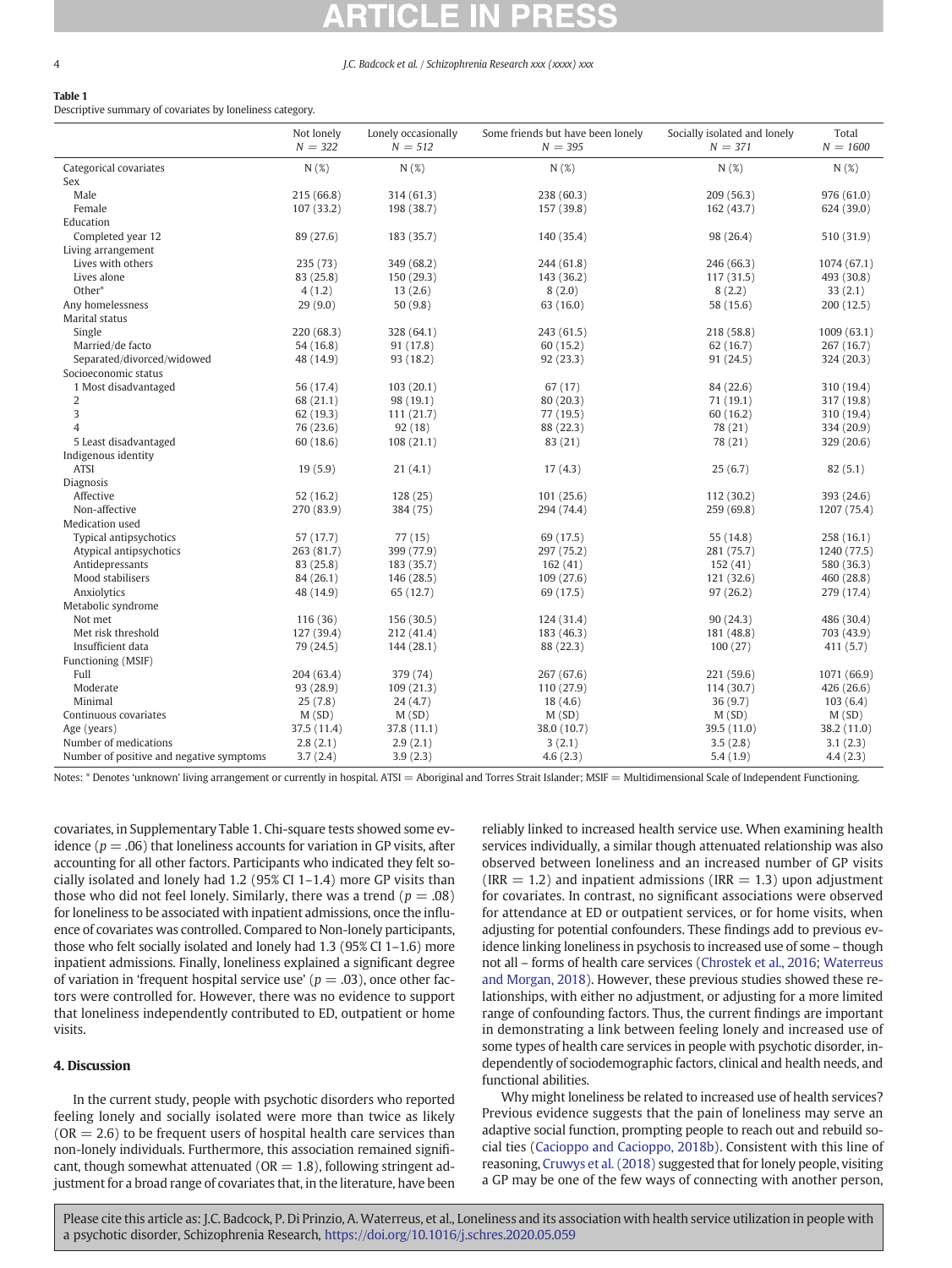# <span id="page-4-0"></span>Table 2

Bivariate relationships between loneliness, covariates and health service use.

|                                        | <b>GP</b> visits | ED visits      | Inpatient admission | Outpatient visits | Frequent hospital use <sup>#</sup><br>(Odds Ratio) | Home visits    |
|----------------------------------------|------------------|----------------|---------------------|-------------------|----------------------------------------------------|----------------|
| Loneliness                             |                  |                |                     |                   |                                                    |                |
| Not lonely                             | Reference        | Reference      | Reference           | Reference         | Reference                                          | Reference      |
| Lonely occasionally                    | $1(0.9-1.2)$     | $1(0.8-1.3)$   | $1.2(0.9-1.4)$      | $1(0.9-1.2)$      | $1.6(1 - 2.8)$                                     | $0.8(0.6-1.2)$ |
| Some friends, but lonely               | $1.2(1-1.4)$     | $1(0.8-1.3)$   | $1.5(1.2-1.9)$      | $1.1(1-1.3)$      | $2.5(1.5 - 4.1)$                                   | $0.8(0.6-1.2)$ |
| Socially isolated and lonely           | $1.4(1.2-1.7)$   | $1.4(1.1-1.9)$ | $1.8(1.4-2.2)$      | $1(0.9-1.2)$      | $2.6(1.5 - 4.3)$                                   | $1.1(0.7-1.5)$ |
| Categorical covariates                 |                  |                |                     |                   |                                                    |                |
| Sex                                    |                  |                |                     |                   |                                                    |                |
| Male                                   | Reference        | Reference      | Reference           | Reference         | Reference                                          | Reference      |
| Female                                 | $1.3(1.1-1.4)$   | $1.5(1.2-1.7)$ | $1.3(1.1-1.5)$      | $1.1(1-1.3)$      | $1.6(1.2 - 2.2)$                                   | $1.1(0.8-1.4)$ |
| Education                              |                  |                |                     |                   |                                                    |                |
| Completed year 12                      | $0.9(0.8-1)$     | $0.8(0.7-1)$   | $0.9(0.8-1.1)$      | $1.1(1-1.2)$      | $0.9(0.6 - 1.2)$                                   | $0.8(0.6-1)$   |
| Living arrangement                     |                  |                |                     |                   |                                                    |                |
| Lives with others                      | Reference        | Reference      | Reference           | Reference         | Reference                                          | Reference      |
| Lives alone                            | $1.2(1.1-1.3)$   | $0.9(0.7-1.1)$ | $0.9(0.8-1.1)$      | $1(0.9-1.2)$      | $1.2(0.9 - 1.7)$                                   | $1.1(0.8-1.4)$ |
| Other*                                 | $0.7(0.5-1.0)$   | $2.4(1.3-4.2)$ | $3.1(2.0-4.7)$      | $0.6(0.4-0.9)$    | $2.3(1 - 5.5)$                                     | $0.6(0.3-1.5)$ |
| Any homelessness                       | $1(0.9-1.2)$     | $1.6(1.2-2)$   | $1.7(1.4-2.1)$      | $1.1(0.9-1.3)$    | $1.6(1.1 - 2.4)$                                   | $0.7(0.5-1)$   |
| Marital status                         |                  |                |                     |                   |                                                    |                |
| Married                                | Reference        | Reference      | Reference           | Reference         | Reference                                          | Reference      |
| Single                                 | $1.2(1-1.4)$     | $0.7(0.6-0.9)$ | $0.8(0.6-0.9)$      | $1.2(1.1-1.4)$    | $0.6(0.4 - 0.8)$                                   | $1.5(1.1-2.1)$ |
| Separated                              | $0.9(0.8-1)$     | $0.8(0.6-1.1)$ | $1(0.8-1.3)$        | $1.1(1-1.4)$      | $0.8(0.5 - 1.3)$                                   | $1.1(0.7-1.6)$ |
| Socioeconomic status                   |                  |                |                     |                   |                                                    |                |
| 1 most disadvantage                    | Reference        | Reference      | Reference           | Reference         | Reference                                          | Reference      |
| 2                                      | $0.8(0.7-0.9)$   | $0.7(0.5-0.9)$ | $0.5(0.4-0.7)$      | $1(0.9-1.2)$      | $0.4(0.2 - 0.6)$                                   | $1.1(0.8-1.7)$ |
| 3                                      | $0.8(0.6-0.9)$   | $0.5(0.4-0.7)$ | $0.6(0.5-0.7)$      | $1(0.8-1.2)$      | $0.5(0.3 - 0.8)$                                   | $1.2(0.9-1.8)$ |
| 4                                      | $0.9(0.8-1.1)$   | $0.6(0.4-0.8)$ | $0.7(0.5-0.8)$      | $1.1(0.9-1.3)$    | $0.7(0.4 - 1)$                                     | $1.2(0.8-1.7)$ |
| 5 least disadvantage                   | $0.7(0.6-0.9)$   | $0.4(0.3-0.6)$ | $0.7(0.5-0.9)$      | $1.2(1-1.4)$      | $0.4(0.2 - 0.6)$                                   | $1.5(1-2.2)$   |
| Indigenous identity                    | $1.2(0.9-1.5)$   | $1.3(0.9-1.9)$ | $1.3(0.9-1.8)$      | $0.9(0.7-1.2)$    | $1.7(0.9-3)$                                       | $1(0.6-1.8)$   |
| Diagnosis                              |                  |                |                     |                   |                                                    |                |
| Affective                              | Reference        | Reference      | Reference           | Reference         | Reference                                          | Reference      |
| Non-affective                          | $0.8(0.7-0.9)$   | $0.7(0.6-0.9)$ | $0.8(0.7-0.9)$      | $1(0.9-1.2)$      | $0.7(0.5 - 1)$                                     | $1.3(1-1.7)$   |
| <b>Typical antipsychotics</b>          | $1.2(1.1-1.4)$   | $1.3(1-1.6)$   | $1.1(0.9-1.3)$      | $1.2(1.1-1.4)$    | $1.2(0.8 - 1.8)$                                   | $1.6(1.2-2.2)$ |
| Atypical antipsychotics                | $0.9(0.8-1)$     | $0.8(0.7-1)$   | $1.1(0.9-1.3)$      | $1.2(1.1-1.4)$    | $1.1(0.8 - 1.6)$                                   | $1.4(1.1-1.9)$ |
| Antidepressants                        | $1.4(1.2-1.5)$   | $1.4(1.2-1.7)$ | $1.1(1-1.3)$        | $1(0.9-1.2)$      | $1.7(1.2 - 2.3)$                                   | $1(0.8-1.2)$   |
| Mood stabilisers                       | $1.3(1.2-1.5)$   | $1.2(1-1.5)$   | $1.2(1-1.4)$        | $1.1(0.9-1.2)$    | $1.5(1.1-2)$                                       | $1(0.7-1.2)$   |
| Anxiolytics                            | $1.7(1.5-1.9)$   | $1.7(1.3-2.1)$ | $1.6(1.3-1.9)$      | $1.1(0.9-1.2)$    | $1.8(1.2 - 2.5)$                                   | $1(0.7-1.3)$   |
| Metabolic syndrome                     |                  |                |                     |                   |                                                    |                |
| Not met                                | Reference        | Reference      | Reference           | Reference         | Reference                                          | Reference      |
| Met risk threshold                     | $1.3(1.1-1.5)$   | $1(0.8-1.3)$   | $1(0.8-1.1)$        | $1(0.9-1.2)$      | $0.9(0.7 - 1.3)$                                   | $1.1(0.8-1.4)$ |
| Insufficient data                      | $1(0.9-1.2)$     | $0.9(0.7-1.2)$ | $1(0.8-1.2)$        | $1(0.8-1.1)$      | $0.9(0.6 - 1.4)$                                   | $0.8(0.6-1.1)$ |
| Functioning (MSIF)                     |                  |                |                     |                   |                                                    |                |
| Full                                   | Reference        | Reference      | Reference           | Reference         | Reference                                          | Reference      |
| Moderate                               | $1(0.9-1.2)$     | $1.5(1.2-1.8)$ | $1.4(1.2-1.6)$      | $1.1(1-1.3)$      | $1.6(1.2 - 2.3)$                                   | $1.6(1.2-2.1)$ |
| Minimal                                | $1.2(0.9-1.4)$   | $1.9(1.3-2.6)$ | $1.9(1.4-2.4)$      | $0.8(0.6-1)$      | $1.9(1.1 - 3.3)$                                   | $1.3(0.8-2.1)$ |
| Continuous covariates                  |                  |                |                     |                   |                                                    |                |
| Age $>18$ years                        | $1(1-1)$         | $1(1-1)$       | $1(1-1)$            | $1(1-1)$          | $1(1-1)$                                           | $1(1-1)$       |
| Number of medications                  | $1.2(1.2-1.2)$   | $1.1(1.1-1.1)$ | $1.1(1.1-1.1)$      | $1(1-1.1)$        | $1.2(1.1 - 1.3)$                                   | $1(1-1.1)$     |
| Number of positive & negative symptoms | $1(1-1)$         | $1.1(1-1.1)$   | $1.1(1.1-1.2)$      | $1.1(1-1.1)$      | $1.1(1.1 - 1.2)$                                   | $1.1(1.1-1.2)$ |
|                                        |                  |                |                     |                   |                                                    |                |

Notes: # Composite measure of 'frequent hospital service user'. (A frequent user was in the highest 15% of frequency of use across all participants, of at least 2 hospital services, i.e. ED contact, inpatient admissions or outpatient visits). \* Denotes 'unknown' living arrangement or currently in hospital. MSIF = Multidimensional Scale of Independent Functioning. Items in bold represent alpha  $= 0.05$ .

especially someone who is trusted to help. Whilst the current findings in people with psychotic disorder support a similar explanation - that increased health service use reflects a need for social connection in people who feel lonely - the cross-sectional nature of the study design means that the directionality of the association is unclear, and bidirectional effects remain possible. For example, frequent use of hospital services by people with psychotic disorders could lead to increased selfstigma, social distancing and/or withdrawal, and self-stigmatizing attitudes to mental illness have been associated with heightened feelings of loneliness in people with psychosis [\(Chrostek et al., 2016](#page-6-0)). Feelings of loneliness may also indirectly worsen psychotic symptoms making increased use of health services necessary (for a review see [Badcock](#page-6-0) [et al., 2020](#page-6-0); [Michalska da Rocha et al., 2017\)](#page-6-0).

There is still much to be learned about loneliness in people with psychotic disorders ([Lim et al., 2018\)](#page-6-0). However, the high prevalence of loneliness, detrimental impact on mental and physical health, social functioning and well-being ([Badcock et al., 2019](#page-6-0); [Nevarez-Flores,](#page-6-0)

[2020;](#page-6-0) [Stain et al., 2012\)](#page-6-0), and increased use of health services suggests that loneliness can no longer be "stigmatized, ignored, or trivialized" [\(Cacioppo and Cacioppo, 2018a;](#page-6-0) p. 426); rather, they indicate that new approaches to treatment and appropriate models of care are required [\(Badcock et al., 2020;](#page-6-0) [Lim et al., 2019](#page-6-0)). For example, it has recently been proposed that psychosocial variables, such as loneliness and social isolation, should be routinely included as primary care quality indicators in electronic health records [\(Matthews et al., 2016\)](#page-6-0). Similarly, health practitioners are paying increased attention to 'social prescribing' (referring patients to community groups and activities, and voluntary services) as a solution to loneliness ([Royal Australian College of General](#page-6-0) [Practitioners and Consumers Health Forum, 2020](#page-6-0)). However, despite the potential benefits, social prescribing may carry risks of trivialising the experience and the difficulty of overcoming chronic loneliness [\(Brownlee and Jenkins, 2018](#page-6-0)). Furthermore, current evidence suggests that the most promising intervention for tackling loneliness involves cognitive modification ([Mann et al., 2017](#page-6-0)); therefore, it is important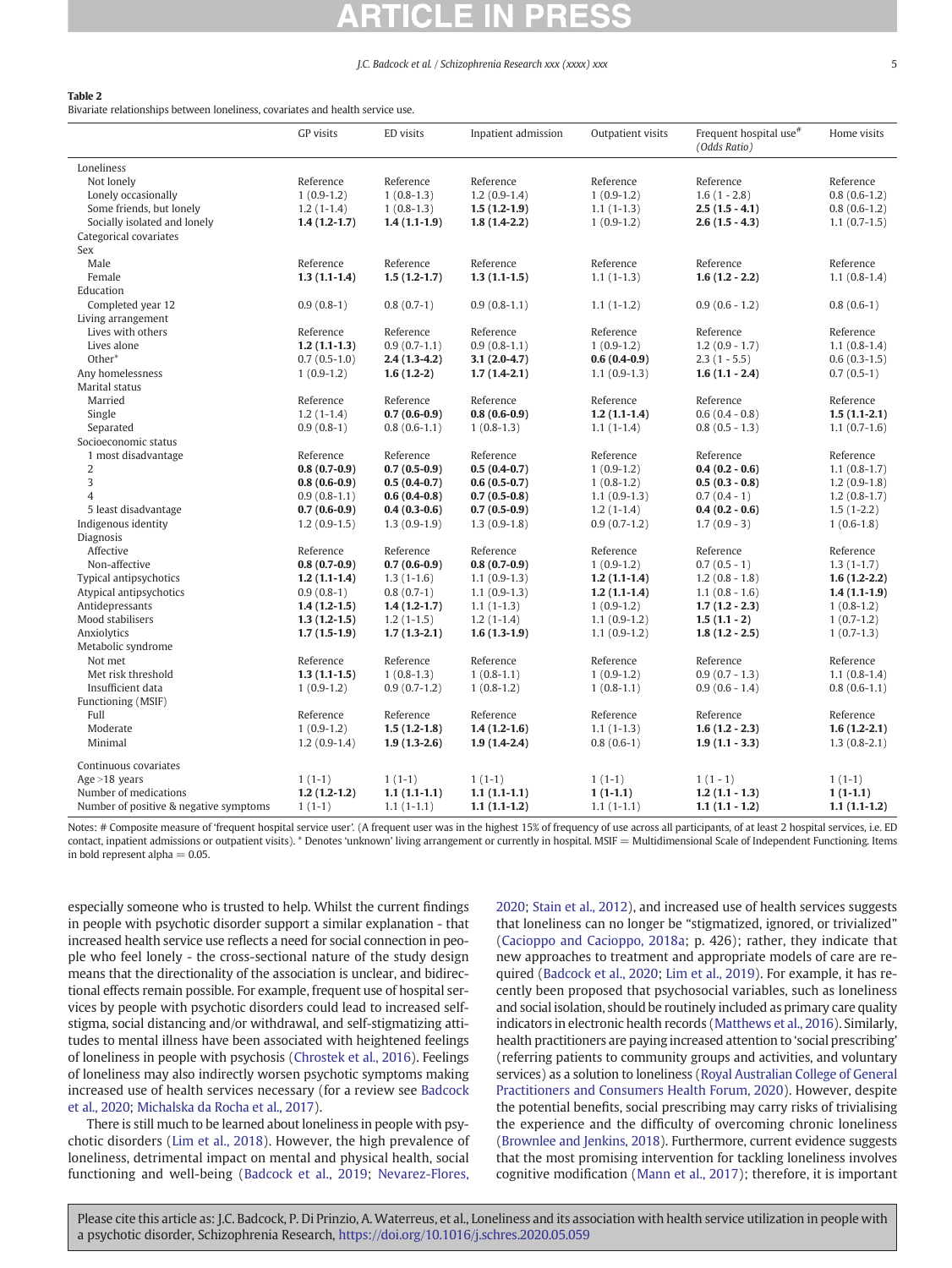# <span id="page-5-0"></span>Table 3

Significance of loneliness in multivariable models of health service use, adjusted for sociodemographic, clinical, health and functioning variables.

| Outcome variable                                 |                  |                                                                                     |      |
|--------------------------------------------------|------------------|-------------------------------------------------------------------------------------|------|
|                                                  | IRR (95% CI)     | Additional<br>variance<br>explained with<br>loneliness in<br>multivariable<br>model |      |
| <b>GP</b> visits                                 |                  |                                                                                     |      |
| Loneliness                                       |                  |                                                                                     |      |
| Not lonely                                       | Reference        |                                                                                     |      |
| Lonely occasionally                              | $1(0.8-1.1)$     | Chi-sq                                                                              | 7.33 |
| Some friends but have been lonely                | $1.1(0.9-1.3)$   | df                                                                                  | 3    |
| Socially isolated and lonely                     | $1.2(1-1.4)$     | p value                                                                             | 0.06 |
| <b>ED</b> visits                                 |                  |                                                                                     |      |
| Loneliness                                       |                  |                                                                                     |      |
| Not lonely                                       | <b>Reference</b> |                                                                                     |      |
| Lonely occasionally                              | $1(0.8-1.3)$     | Chi-sq                                                                              | 1.05 |
| Some friends but have been lonely                | $0.9(0.7-1.2)$   | df                                                                                  | 3    |
| Socially isolated and lonely                     | $1(0.7-1.3)$     | p value                                                                             | 0.78 |
| <b>Inpatient admissions</b>                      |                  |                                                                                     |      |
| Loneliness                                       |                  |                                                                                     |      |
| Not lonely                                       | Reference        |                                                                                     |      |
| Lonely occasionally                              | $1.1(0.9-1.4)$   | Chi-sq                                                                              | 6.81 |
| Some friends but have been lonely                | $1.3(1-1.6)$     | df                                                                                  | 3    |
| Socially isolated and lonely                     | $1.3(1-1.6)$     | p value                                                                             | 0.08 |
| <b>Outpatient visits</b>                         |                  |                                                                                     |      |
| Loneliness                                       |                  |                                                                                     |      |
| Not lonely                                       | Reference        |                                                                                     |      |
| Lonely occasionally                              | $1(0.8-1.1)$     | Chi-sq                                                                              | 1.64 |
| Some friends but have been lonely                | $1(0.9-1.2)$     | df                                                                                  | 3    |
| Socially isolated and lonely                     | $0.9(0.8-1.1)$   | p value                                                                             | 0.65 |
| Frequent hospital use <sup>#</sup><br>Loneliness | (Odds ratios)    |                                                                                     |      |
| Not lonely                                       | Reference        |                                                                                     |      |
| Lonely occasionally                              | $1.6(0.9 - 2.7)$ | Chi-sq                                                                              | 8.79 |
| Some friends but have been lonely                | $2.2(1.3 - 3.8)$ | df                                                                                  | 3    |
| Socially isolated and lonely                     | $1.8(1 - 3.1)$   | p value                                                                             | 0.03 |
| <b>Home visits</b>                               |                  |                                                                                     |      |
| Loneliness                                       |                  |                                                                                     |      |
| Not lonely                                       | <b>Reference</b> |                                                                                     |      |
| Lonely occasionally                              | $0.9(0.6 - 1.3)$ | Chi-sq                                                                              | 3.15 |
| Some friends but have been lonely                | $0.8(0.6 - 1.1)$ | df                                                                                  | 3    |
| Socially isolated and lonely                     | $1(0.7 - 1.5)$   | p value                                                                             | 0.37 |
|                                                  |                  |                                                                                     |      |

Notes: # Composite measure of 'frequent hospital service user'. (A frequent user was in the highest 15% of frequency of use across all participants, of at least 2 hospital services, i.e. ED contact, inpatient admissions or outpatient visits).

to recognize that social prescribing is not a substitute for psychological therapy.

# 4.1. Limitations and strengths

The current findings need to be evaluated in light of both the strengths and limitations of the study. First, the outcome measure relied on self-reported health service use, which may have introduced error. Future studies would benefit from the use of both subjective and objective indices of service use. A second potential weakness is that the assessment of loneliness relied on a single-item measure which may have limited reliability compared to multi-item tools. Whilst recent evidence suggests that single-item measures of loneliness may yield a similar pattern of associations with psychosis as those obtained with more comprehensive measures ([Michalska da Rocha et al., 2017\)](#page-6-0) it is important that the current findings (specifically related to health service use) are interpreted cautiously. Our single item measure also incorporates the experience of objective social isolation along with feelings of loneliness, which may temper the conclusion that loneliness is associated to health service use. Partly countering this concern, the multivariable analysis (see Supplementary Table) included objective social circumstances (e.g. living alone/others; marital status single/married) as covariates. The results of these analyses therefore lend some strength

to the conclusion that loneliness may be particularly relevant to 'frequent hospital service use' ( $p = .03$ ), once these (and other) factors were controlled for. However, future studies would benefit from using measures that help to disentangle the specific contribution of subjective feelings of loneliness versus objective social isolation to health service use in people with psychosis. Similarly, the study employed a crosssectional design. Further research needs to expand on these findings by using a longitudinal design, which would allow researchers to track whether loneliness follows, coincides with, or precedes, health service use. Finally, the costs associated with loneliness and health service use in people with psychosis were not addressed. Alternatively, though our sample does not include people with psychosis not seeing services at all in the past 12 months, or only in contact with GP or private services, it is a representatively drawn sample of all who were in contact over a one year period with public treatment services, including a diverse range of ages, levels of chronicity, and diagnostic categories.

# 4.2. Conclusion

The findings of our study are important for policy and planning of health care services, in highlighting the need to recognize, and respond to, the psychological and social needs of people with psychotic illness. As feeling lonely and socially isolated almost doubles the odds of an individual being a frequent user of hospital health care services compared with not being lonely, strategies for identifying and responding to loneliness in this population have the potential to increase well-being and contain health service utilization costs.

Supplementary data to this article can be found online at [https://doi.](https://doi.org/10.1016/j.schres.2020.05.059) [org/10.1016/j.schres.2020.05.059.](https://doi.org/10.1016/j.schres.2020.05.059)

### Declaration of competing interest

None.

### Acknowledgements

This publication is based on data collected in the framework of the 2010 Australian National Survey of High Impact Psychosis. The members of the Survey of High Impact Psychosis Study Group at the time of the Survey were as follows: V Morgan (Project Director); A Jablensky (Chief Scientific Advisor); A Waterreus (Project Coordinator); A Mackinnon (Statistician); R Bush, D Castle, M Cohen, C Galletly, C Harvey, P McGorry, J McGrath, and H Stain (Site Directors); V Carr (Australian Schizophrenia Research Bank); A Neil (Health Economics); B Hocking (SANE Australia); and S Saw (Australian Government Department of Health and Ageing). This report acknowledges, with thanks, the hundreds of mental health professionals who participated in the preparation and conduct of the survey and the many Australians with psychotic disorders and their GPs who gave their time and whose responses form the basis of this publication.

### Role of funding source

This work was funded by the Australian Government Department of Health and Ageing. The funding agency had no further role in the study design, in the collection, analysis and interpretation of data; in the writing of the manuscript; or in the decision to submit the manuscript for publication.

### Ethical standard

The authors assert that all procedures contributing to this work comply with the ethical standards of the relevant national and institutional committees on human experimentation and with the Helsinki Declaration of 1975, as revised in 2008.

### Contributors

JCB conceived the study design, planned analyses and wrote the first draft of the manuscript.

PD and AW prepared the dataset and conducted the statistical analyses. AN assisted with interpretation of health service use data. VM provided expertise and guidance at all stages of the project. All authors contributed to revisions of the manuscript and approved the final version for publication.

# References

Alberti, K.G., Eckel, R.H., Grundy, S.M., Zimmet, P.Z., Cleeman, J.I., Donato, K.A., Fruchart, J.C., James, W.P., Loria, C.M., Smith Jr., S.C., International Diabetes Federation Task Force on, E, Prevention, Hational Heart, L, Blood, I, American Heart, A, World Heart,